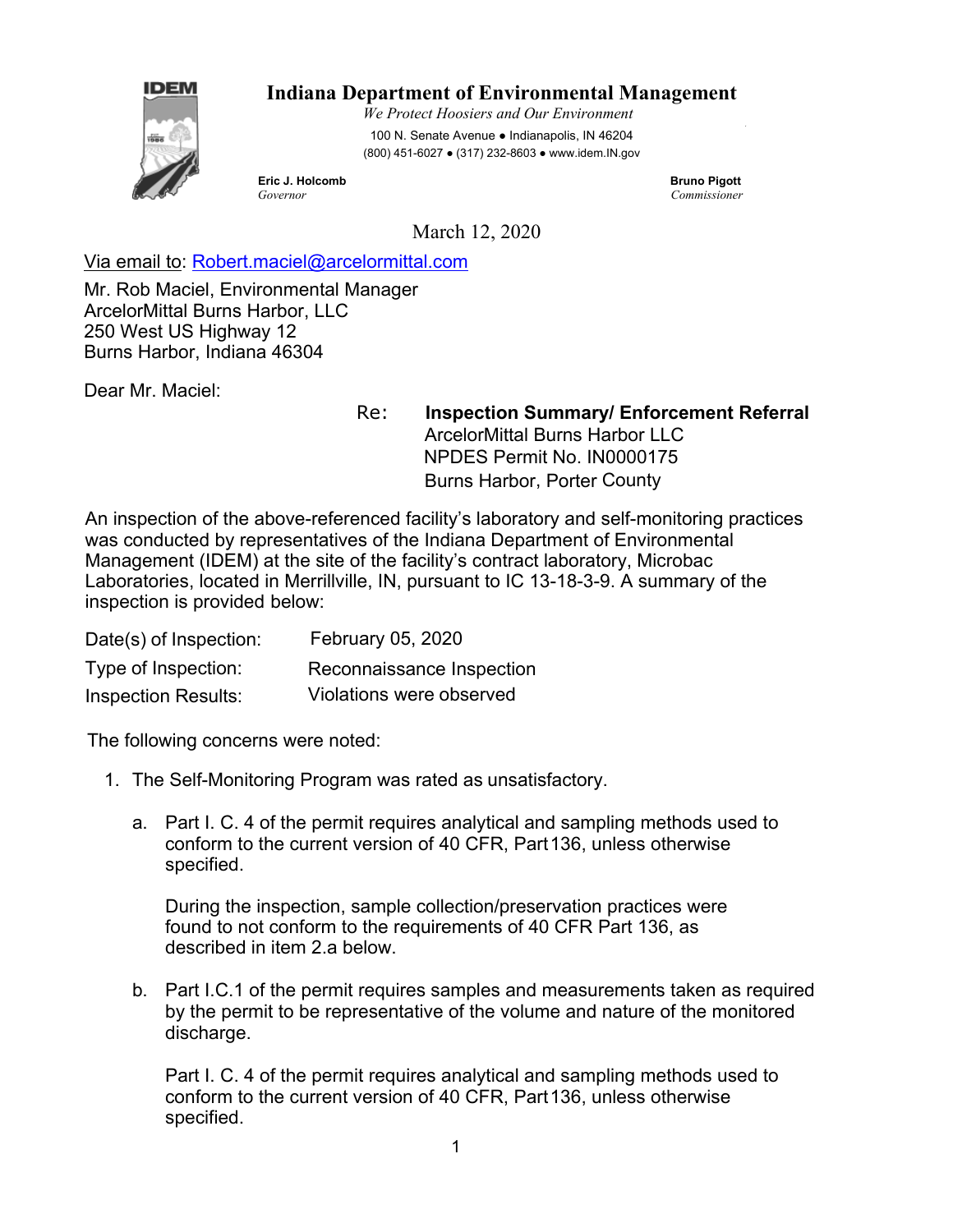Part I. C. 5 of the permit requires, for each sample or measurement taken, specific information to be recorded, including:

- a. the date, exact place and time of sampling or measurements;
- b. the person who performed the sampling or measurements;
- c. the date(s) analyses were performed;
- d. the person(s) who performed the analyses;
- e. the analytical techniques or methods used; and
- f. the results of such measurements and analyses.

During the inspection, sample chain of custody records were found to be deficient, as described below.

- i. A review of the sole chain of custody associated with Microbac Laboratories Work Order 19I0789 indicated the following issues:
	- (a) The chain of custody identifies one Outfall 011 composite sample, but does not identify any parameters to be analyzed using this sample. However, the laboratory analytical report associated with this work order includes results for an Outfall 011 composite sample analyzed for Lead (Pb), Zinc (Zn), Total Cyanide, Free Cyanide, Ammonia, Total Phenols, and Total Suspended Solids (TSS), raising questions as to whether these results were derived from analysis of the composite sample identified on the chain of custody or from analysis of another sample not accounted for on the chain of custody.
	- (b) The chain of custody identifies one Outfall 011 grab sample, with a volume of 125 mL, to be analyzed for pH. However, the laboratory analytical report associated with this work order includes results for an Outfall 011 grab sample analyzed for Oil and Grease (O&G), raising questions as to what sample was used to conduct the O&G analysis.
	- (c) The chain of custody identifies one Outfall 001 composite sample, to be analyzed for Ammonia. However the laboratory analytical report associated with this work order includes results for an Outfall 001 composite sample analyzed for Copper (Cu), Pb, Zn, Silver (Ag), Total Cyanide, Free Cyanide, Ammonia, Total Phenols, and TSS, raising questions as to what sample was used to conduct the analyses for the parameters other than Ammonia.
	- (d) The chain of custody identifies one Outfall 001 grab sample, with a volume of 125 mL, to be analyzed for pH. However, the laboratory analytical report associated with this work order includes results for an Outfall 001 grab sample analyzed for O&G, raising questions as to what sample was used to conduct the O&G analysis.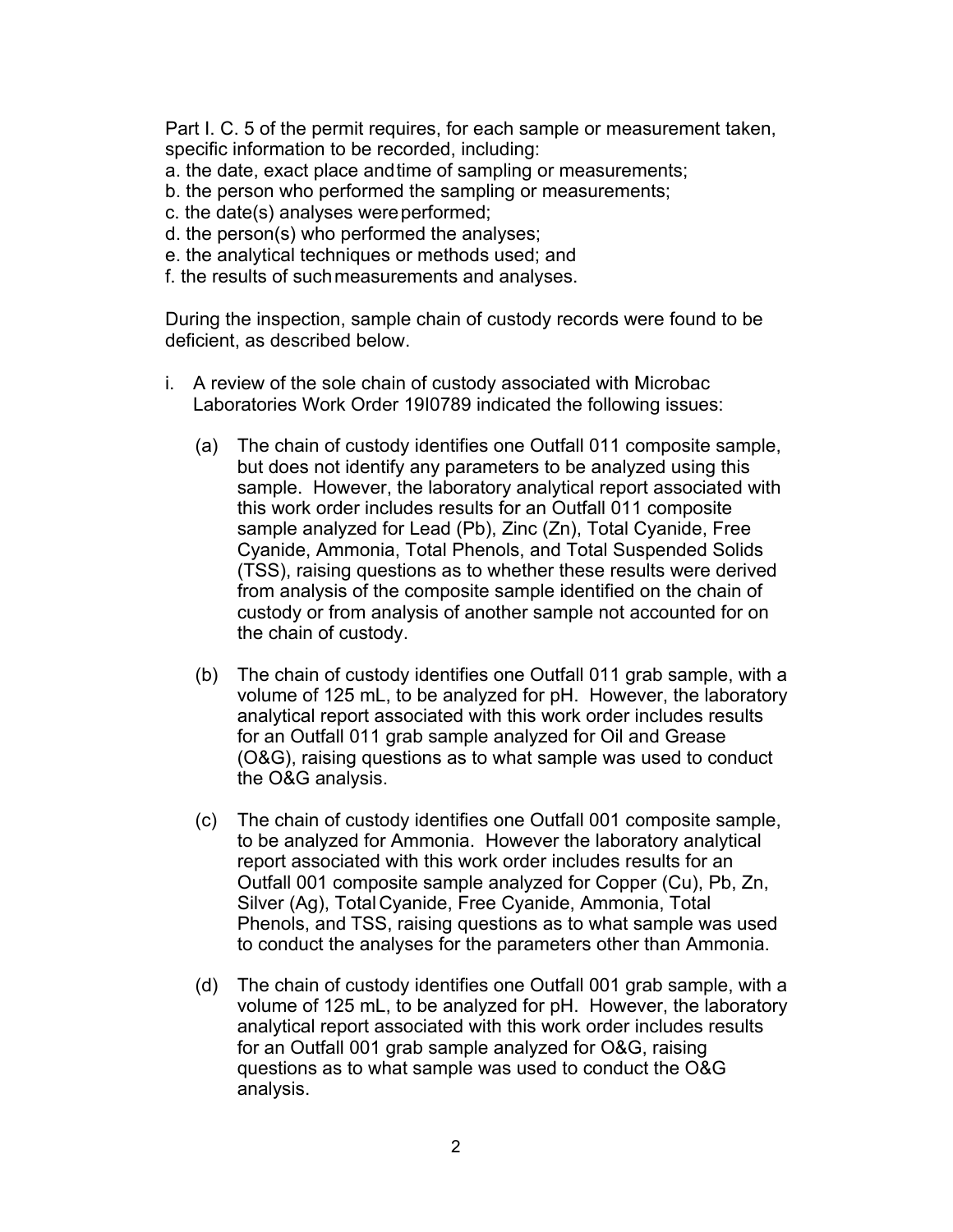- ii. A review of the sole chain of custody associated with Microbac Laboratories Work Order 20B0169 indicated the following issues:
	- (a) Time collected is not recorded for any of the samples.
	- (b) Number of containers and preservatives are not recorded for any of the samples.
	- (c) The sampler signature does not match the initial relinquished by signature.
	- (d) The initial received by signatory failed to relinquish the sample to the next received by signatory.

The above noted deficiencies reflect a failure to record all information required pursuant to Part I.C.5 of the permit, in violation of Part I.C.5 of the permit. The above noted deficiencies also reflect a failure to record all information necessary to document that the requirements of Part I.C.1 and Part I.C.4 of the permit were met. For example, the failure to document all exchanges of custody for the samples associated with Work Order 20B0169 creates an inability to account for the whereabouts of the samples at times, and results in a lack of adequate documentation that the samples analyzed by the laboratory were representative of the volume and nature of the monitored discharge, as is required by Part I.C.1 of the permit. Additionally, the failure to record information such as sample collection time, method of preservation, and parameters to be analyzed results in a lack of documentation that the requirements of 40 CFR Part 136 were met, as is required by Part I.C.4 of the permit.

Required correction actions include:

AMBH must determine what samples are being analyzed for O&G. If composite samples are used, this practice must be stopped immediately, as grab samples are required for this parameter.

AMBH must ensure that all chain of custody sheets clearly indicate all samples collected, with an accurate sample type, sample time (start and stop time for composites), and preservative used for each parameter. The chain of custody must also indicate the parameter(s) for which the sample in each container will be analyzed.

AMBH must ensure that all exchanges of custody for all samples are clearly and accurately documented on the chain of custody records.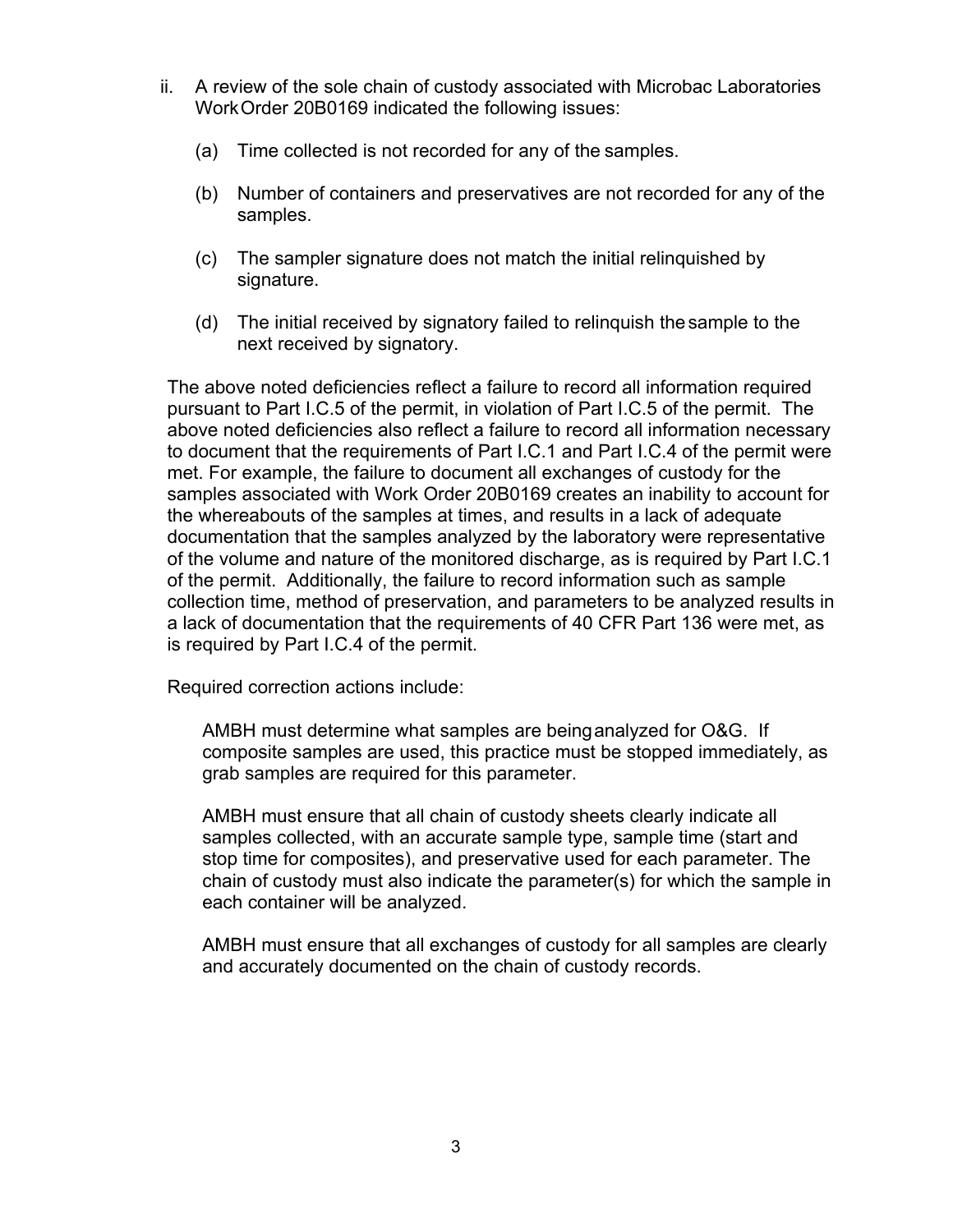- 2. The Laboratory evaluation generated an unsatisfactory rating.
	- a. Part I.C.4 of the permit requires the analytical and sampling methods used to conform to the current version of 40 CFR, Part 136, unless otherwise specified. During the inspection, sample collection/preservation practices were found to not conform to the requirements of 40 CFR Part 136, as described below.
		- i. The 24 hour composite samples for Cyanide and Total Phenols are collected using an automatic sampler. Additionally, these samples are not immediately analyzed or preserved, as preservation does not occur until after the samples are transported to the laboratory. As an example, the lab report designated as Microbac 20B0169, indicates that samples were collected at an unknown time on 2-4-20. No preservation was indicated on the associated chain of custody. Samples were distilled on 2-5-20 at 12:08 pm and analyzed for Cyanide at 3:25 and 3:27 pm.
		- ii. Note that, for Cyanide and Total Phenols, an automatic sampler cannot be used for sample collection, and, as reiterated below, if analysis is not conducted immediately, immediate preservation of the samples, defined as no more than 15 minutes after sample collection, is required per 40 CFR Part 136.
		- iii. The 24 hour composite samples for Dissolved Iron are not filtered. Additionally, these samples are not immediately analyzed or preserved, as preservation does not occur until after the samples are transported to the laboratory.
		- iv. The Chemical Oxygen Demand (COD) and Ammonia samples are not immediately analyzed or preserved, as preservation does not occur until after the samples are transported to the laboratory.

 The aforementioned deficiencies evidence a failure to meet the requirements of 40 CFR Part 136, in violation of Part I.C.4 of the permit. Note that an issue underlying several of the deficiencies is the practice of taking one large sample container to the lab, unpreserved, which is not acceptable for parameters such as Cyanide, Total Phenols, Dissolved Iron, COD, and Ammonia, which must be analyzed or preserved, immediately, defined as no more than 15 minutes after sample collection, to meet the requirements of 40 CFR Part 136.

Required corrective actions include:

AMBH must collect the Cyanide and Total Phenols samples via manual composite sampling, ensuring that the samples are immediately preserved during the course of manual composite sample collection.

AMBH must filter the Dissolved Iron samples, and immediately analyze the samples or preserve the samples prior to transportation to the laboratory.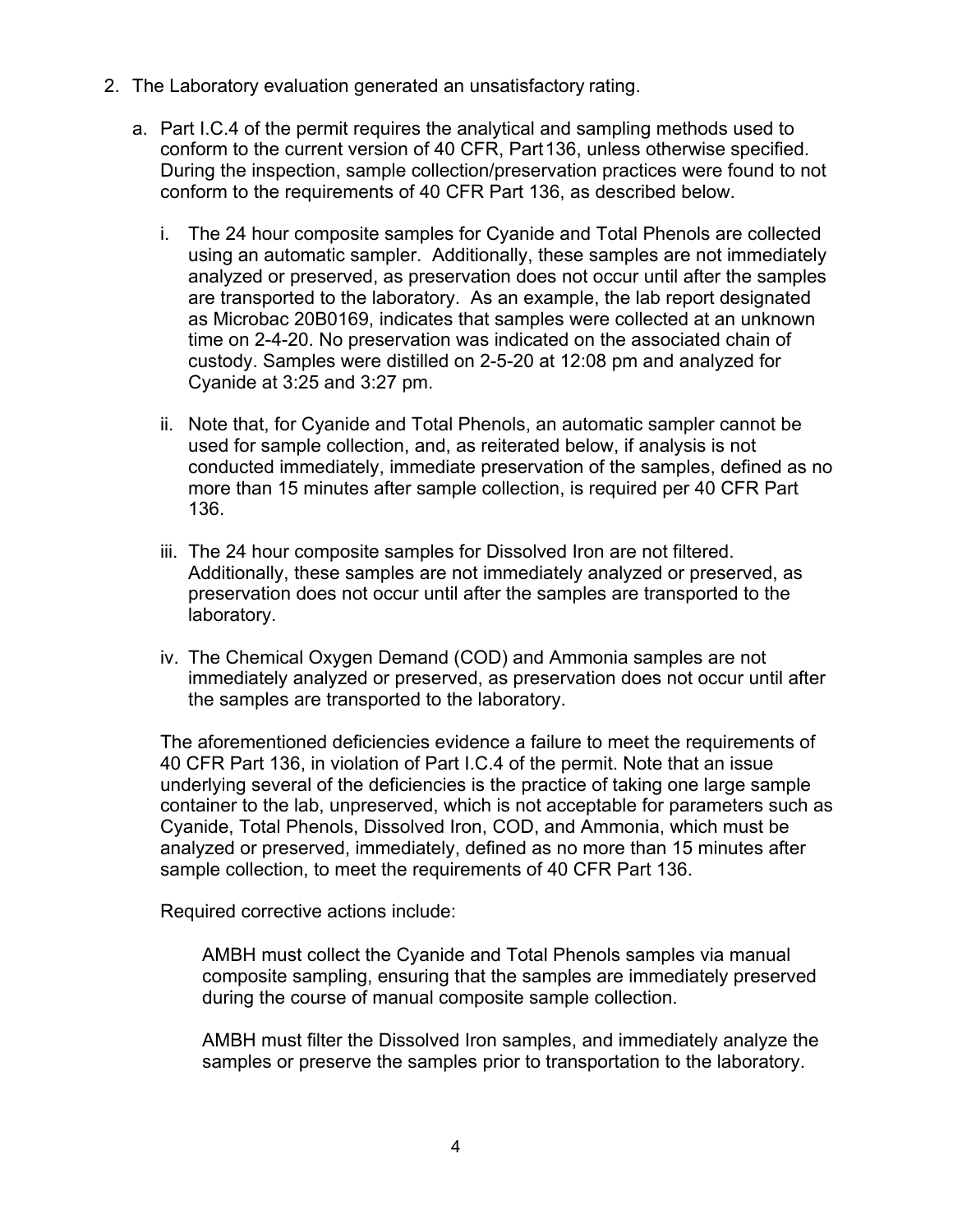AMBH must immediately analyze the COD and Ammonia samples or preserve the samples prior to transportation to the laboratory.

- b. Part I.C.4 of the permit requires the analytical and sampling methods used to conform to the current version of 40 CFR, Part 136, unless otherwise specified. During the inspection, potential issues with analytical methods/practices were found, as described below:
	- i. A review of records during the inspection indicated that an approved method for pH analysis is not being used. The method listed on the bench sheet, 9045 D, is a solid waste analytical method.

In addition, per 40 CFR 136, samples for pH must be analyzed immediately, defined as no more than 15 minutes after sample collection. According to a lab report, Microbac 19I0789, the grab samples collected on 9-12-19 at 6:35 am and 6:15 am for Outfalls 001 and 011, respectively, were analyzed for pH on 9-13-19 at 8:30 am, placing these samples more than 25 hours out of holding time at the time of analysis.

However, subsequent to the inspection, AMBH representatives verbally advised that AMBH does not utilize the pH analysis results generated by Microbac Laboratories for NPDES permit compliance reporting purposes, and uses instead, the results of pH analysis conducted on-site. If this is the case, then the issues with pH analysis noted above, pertaining to analytical method and holding time, need not be addressed. However, for clarity, AMBH must indicate on the chain of custody records for the samples provided to the laboratory, the intended purpose of the pH analysis.

ii. Per 40 CFR 136, samples for Chlorine must be analyzed immediately, defined as no more than 15 minutes after sample collection. According to a lab report, Microbac 19I0789, the samples collected on 9-12-19 at 6:35 am and 6:15 am for Outfalls 001 and 011, respectively, appeared to be analyzed for Chlorine on 9-13-19 at 8:30 am, placing these samples more than 25 hours out of holding time.

However, subsequent to the inspection, AMBH representatives verbally advised that AMBH does not utilize the Chlorine analysis results generated by Microbac Laboratories for NPDES permit compliance reporting purposes, and uses instead, the results of Chlorine analysis conducted on-site. If this is the case, then the issue with Chlorine analysis noted above, pertaining to holding time, need not be addressed. However, for clarity, AMBH must indicate on the chain of custody records for the samples provided to the laboratory, the intended purpose of the Chlorine analysis.

iii. Several Microbac analytical reports indicate that analysis of blank samples yielded concentration results above the method detection limit but below the reporting limit for various parameters, including Ammonia, Cyanide, and Zinc. IDEM recommends that the laboratory review the frequency of these instances and determine if/when corrective action should be initiated.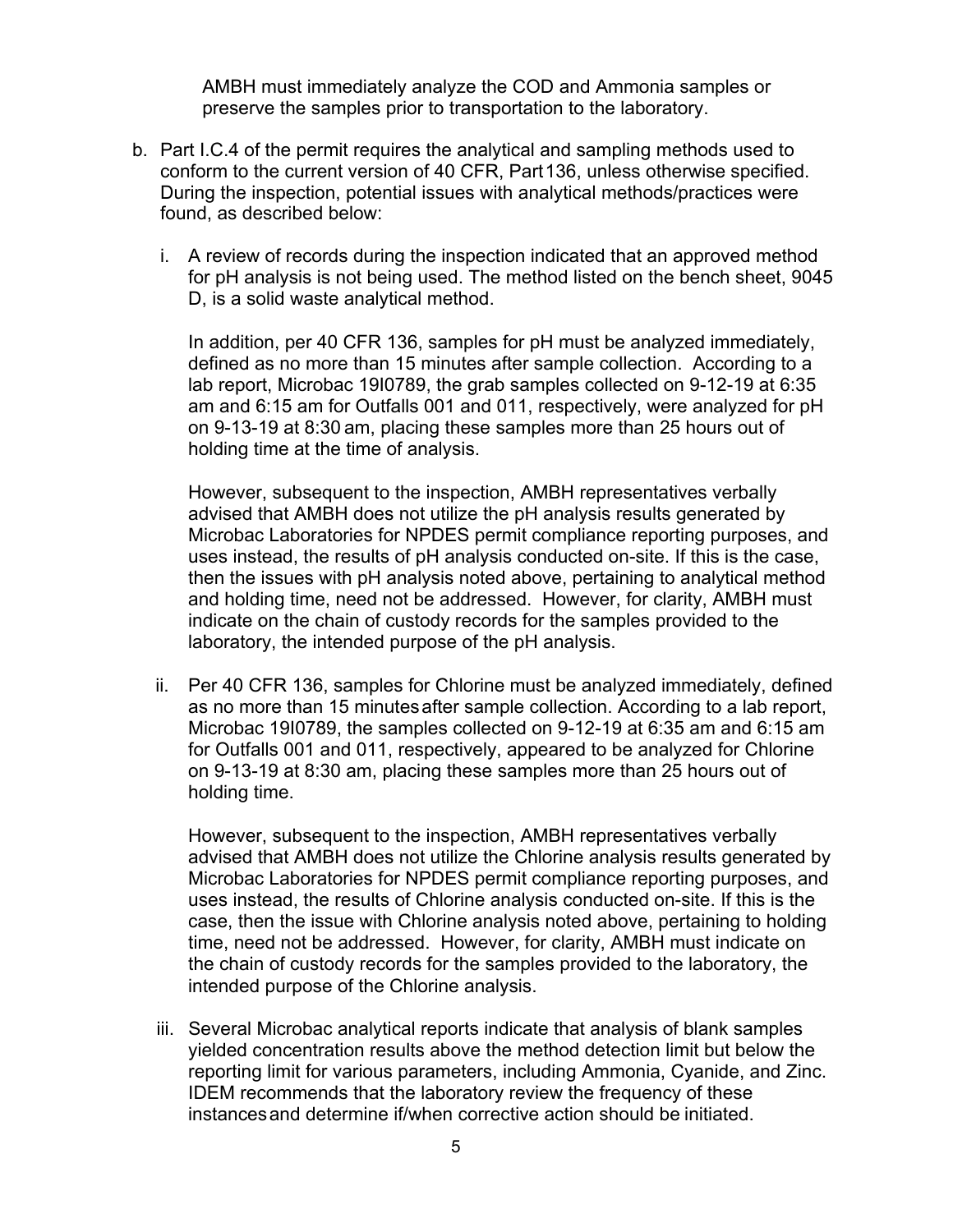- iv. Microbac analytical reports contain outdated analytical method references for parameters including Total Cyanide and TSS. Additionally, the analytical method listed for Free Cyanide is a solid waste analytical method, designated as SW-846 9014. All analytical methods used must conform to the current version of 40 CFR Part 136, and the analytical reports must accurately reflect the analytical methods used.
- v. Microbac Laboratories marks partially complete analytical reports, i.e. those containing some but not all of the analytical results associated with a given work order, as "Preliminary Report: Data Subject to Change." Microbac Laboratories personnel confirmed during the inspection that use of the terminology is intended to denote only that additional results associated with the work order are pending and will be added to the report when available. However, this terminology creates the misimpression that the analytical results already included in the report are subject to change. IDEM would prefer use of terminology such as "partial report," without the statement "data subject to change," as a means of denoting that additional results will be added to the report when available, without creating the impression that the results already contained in the report are subject to change.
- 3. In the report for the compliance evaluation inspection dated January 6, 2020 (conducted on November 7, 8, and 27, 2019), IDEM rated laboratory practices as "unsatisfactory," based on issues with AMBH's sample reanalysis practices. During the inspection, IDEM representatives inquired about the laboratory's policy for reanalysis of samples, given that AMBH has requested reanalysis of samples for Total Cyanide several times over the last few months. IDEM representatives noted that the laboratory needs to document each of these occasions in a consistent way. Laboratory representatives indicated that the laboratory is developing a standard operating procedure (SOP). It was not complete at the time of the inspection.

US EPA representatives suggested that the laboratory conduct a study on how long a preserved sample can be kept and reanalyzed without degradation occurring that would affect the reanalysis results. The holding times listed at 40 CFR 136 are maximum holding times and are not necessarily effective for all samples.

With regard to AMBH's reanalysis practices, this Office requests the following additional information be provided within 15 days:

- For the two year period of February 5, 2018 to February 5, 2020, please provide a listing of all AMBH samples that were reanalyzed, including for each listed sample: the analytical lab sheets for the initial and subsequent analyses; the reason for the reanalysis; and all email correspondence or written correspondence between Microbac Laboratories and AMBH or its consultants.
- Provide the laboratory's SOP for the reanalysis of samples.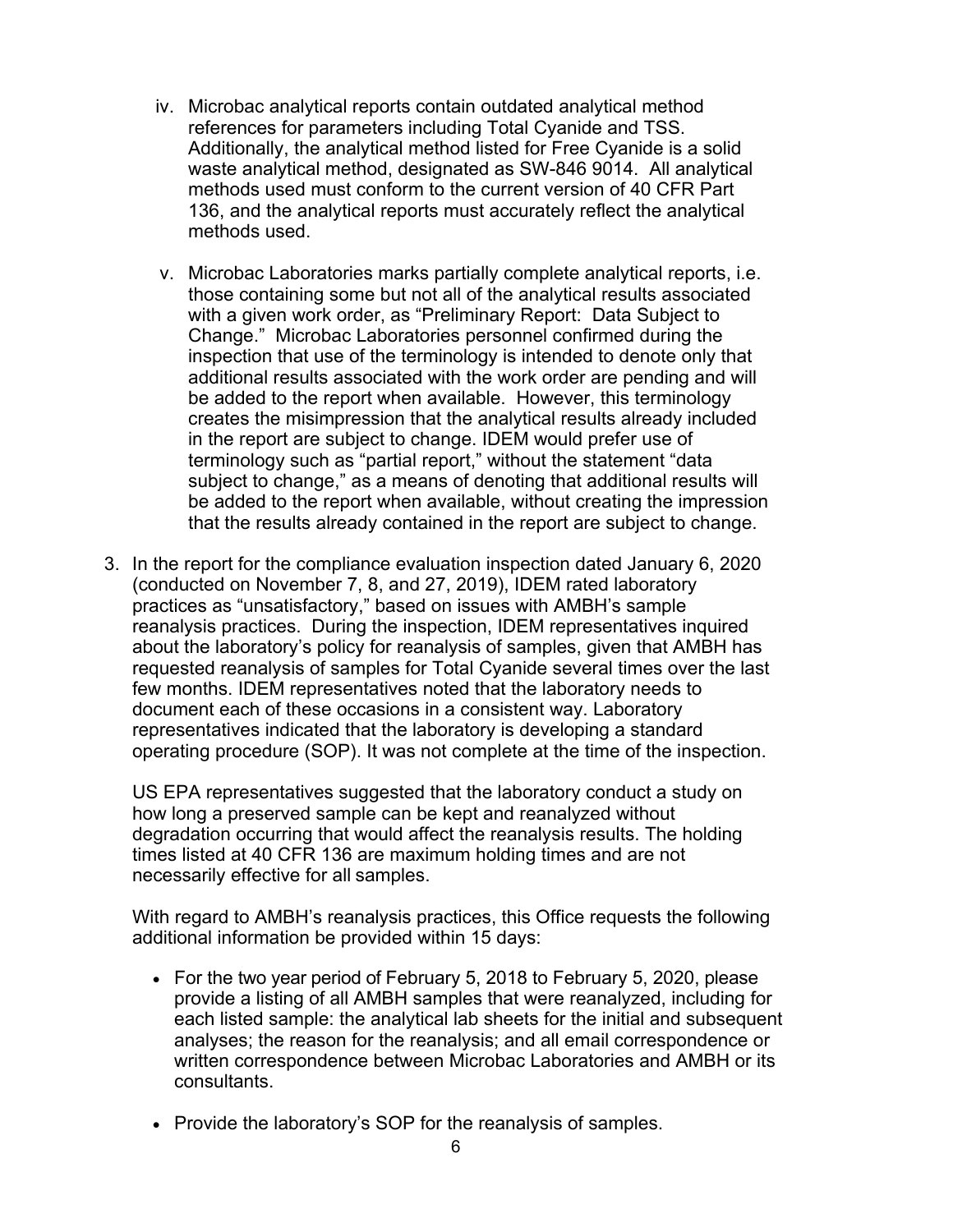As indicated above, the agency continues to evaluate AMBH sample reanalysis and will inform AMBH if deficiencies beyond those previously cited are identified. In the meantime, to reiterate, the agency's position regarding the appropriate use of sample reanalysis and the proper reporting of analytical data is as follows:

If a representative sample is properly collected and analyzed using an approved analytical method, and no Quality Assurance or Quality Control issue that renders the analytical result unsuitable for its intended purpose is identified and documented by the laboratory during the course of the analysis, the result must be reported to IDEM.

Sample reanalysis should not be conducted if samples have degraded to a degree that would affect the reanalysis results. Sample reanalysis must not be selective; rather reanalysis must be conducted as part of a larger, robust, documented Quality Control and Quality Assurance program in which samples, regardless of initial result, are reanalyzed on a regular basis. Additionally, the use of matrix spikes and duplicates should be incorporated into the documented Quality Control and Quality Assurance program to increase the confidence in the analytical results. In this context, the results of sample reanalysis can and should be included in the calculation and reporting of the sample results reported to IDEM for NPDES permit compliance purposes.

If AMBH wishes to utilize the results of sample reanalysis in the calculation of results reported to IDEM for NPDES permit compliance reporting purposes, AMBH must meet these requirements, in addition to satisfactorily correcting the deficiencies noted in items 1 and 2 above.

The results of the February 5, 2020 inspection are being referred to the OWQ Enforcement Section for appropriate action. If formal action is initiated, you will be notified. Please provide IDEM a written response of the actions taken to correct the unsatisfactory items listed in this report within thirty (30) days of the date of this letter. Please direct any questions to Becky Ruark at 317-691-1909 or by email to bruark@idem.IN.gov. A copy of the NPDES Wastewater Facility Inspection Report is enclosed for your records.

Sincerely,

Jason House, Chief Wastewater Compliance Branch Office of Water Quality

**Enclosure**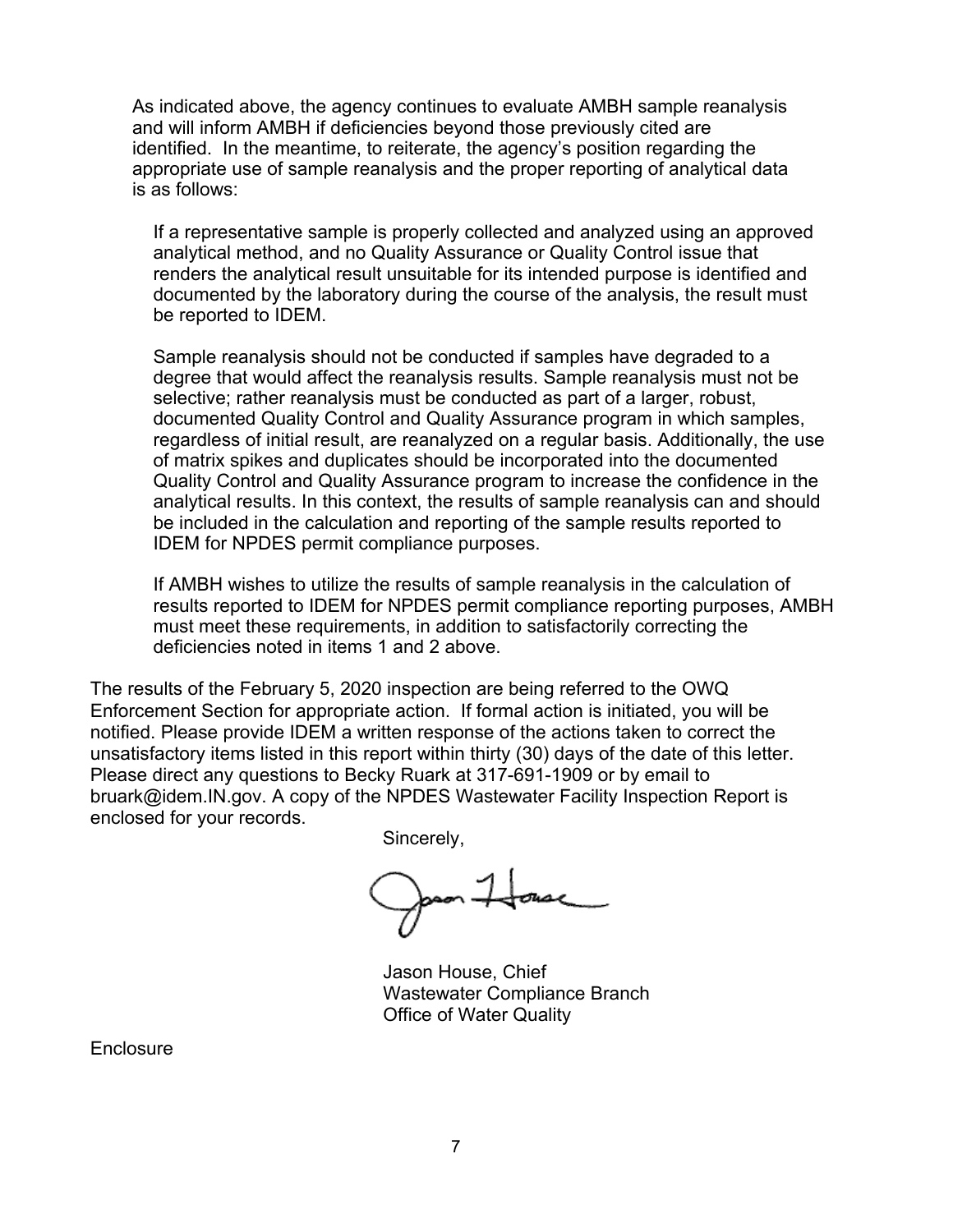

# **NPDES Industrial Facility Inspection Report**

**INDIANA DEPARTMENT OF ENVIRONMENTAL MANAGEMENT**

|                                                                                                                                                                                                                                                                                                                                                                              | $\sim$<br><b>NPDES Permit Number:</b>                                                           | Facility Type:<br>Facility Classification: |                                                                       |       |                                                                         | <b>TEMPO AI ID</b> |        |  |                                   |  |
|------------------------------------------------------------------------------------------------------------------------------------------------------------------------------------------------------------------------------------------------------------------------------------------------------------------------------------------------------------------------------|-------------------------------------------------------------------------------------------------|--------------------------------------------|-----------------------------------------------------------------------|-------|-------------------------------------------------------------------------|--------------------|--------|--|-----------------------------------|--|
|                                                                                                                                                                                                                                                                                                                                                                              | <b>IN0000175</b>                                                                                | Industrial<br>Major<br>D                   |                                                                       |       |                                                                         |                    | 12029  |  |                                   |  |
|                                                                                                                                                                                                                                                                                                                                                                              | Date(s) of Inspection:                                                                          | February 05, 2020                          |                                                                       |       |                                                                         |                    |        |  |                                   |  |
| Type of Inspection:<br>Reconnaissance Inspection                                                                                                                                                                                                                                                                                                                             |                                                                                                 |                                            |                                                                       |       |                                                                         |                    |        |  |                                   |  |
|                                                                                                                                                                                                                                                                                                                                                                              | Name and Location of Facility Inspected:                                                        |                                            |                                                                       |       | Receiving Waters/POTW:                                                  |                    |        |  | Permit Expiration Date:           |  |
|                                                                                                                                                                                                                                                                                                                                                                              | Microbac Laboratories, Inc. – Chicagoland<br>250 West 84th Drive<br>Merrillville, Indiana 46410 |                                            |                                                                       |       | 6/30/2021                                                               |                    |        |  |                                   |  |
|                                                                                                                                                                                                                                                                                                                                                                              | <b>Contracted Laboratory for:</b>                                                               |                                            |                                                                       |       | East Branch of the Little Calumet                                       |                    |        |  |                                   |  |
|                                                                                                                                                                                                                                                                                                                                                                              | <b>ArcelorMittal Burns Harbor LLC</b>                                                           |                                            |                                                                       |       | River and Lake Michigan                                                 |                    |        |  | Design Flow:                      |  |
|                                                                                                                                                                                                                                                                                                                                                                              | 250 W US Hwy 12                                                                                 |                                            | County:                                                               |       |                                                                         |                    |        |  | <b>NA</b>                         |  |
|                                                                                                                                                                                                                                                                                                                                                                              | <b>Burns Harbor</b>                                                                             | IN 46304                                   | Porter                                                                |       |                                                                         |                    |        |  |                                   |  |
| <b>First Name</b>                                                                                                                                                                                                                                                                                                                                                            | On Site Representative(s):<br>Last Name                                                         | Title                                      |                                                                       | Email |                                                                         |                    |        |  |                                   |  |
| Carey                                                                                                                                                                                                                                                                                                                                                                        | Gadzala                                                                                         |                                            |                                                                       |       | Phone                                                                   |                    |        |  |                                   |  |
|                                                                                                                                                                                                                                                                                                                                                                              |                                                                                                 |                                            | Project Manager,<br>carey.gadzala@microbac.com<br>Microbac Laboratory |       |                                                                         |                    |        |  |                                   |  |
|                                                                                                                                                                                                                                                                                                                                                                              | Ahrendt<br>Shon<br>Operations Manager, shon.ahrendt@microbac.com<br>Microbac Laboratory         |                                            |                                                                       |       |                                                                         |                    |        |  |                                   |  |
| Quality Manager,<br>Sheehy<br>amy.sheehy@microbac.com<br>Amy<br>Microbac Laboratory                                                                                                                                                                                                                                                                                          |                                                                                                 |                                            |                                                                       |       |                                                                         |                    |        |  |                                   |  |
|                                                                                                                                                                                                                                                                                                                                                                              |                                                                                                 |                                            |                                                                       |       |                                                                         | No                 |        |  |                                   |  |
| Was a verbal summary of the inspection given to the on-site rep?<br>Certified Operator:<br><b>Effective Date:</b><br>Expiration Date:<br>Number:<br>Class:<br>Email:<br>Pat Gorman<br>9310<br>$7 - 1 - 19$<br>6-30-22<br>D<br>pat.gorman@arcelormittal.com                                                                                                                   |                                                                                                 |                                            |                                                                       |       |                                                                         |                    |        |  |                                   |  |
|                                                                                                                                                                                                                                                                                                                                                                              | <b>Cyber Security Contact</b>                                                                   |                                            |                                                                       |       |                                                                         |                    |        |  |                                   |  |
| Name:                                                                                                                                                                                                                                                                                                                                                                        |                                                                                                 |                                            | Email:                                                                |       |                                                                         |                    |        |  |                                   |  |
|                                                                                                                                                                                                                                                                                                                                                                              | Responsible Official:                                                                           |                                            |                                                                       |       | Permittee: ArcelorMittal Burns Harbor, LLC                              |                    |        |  |                                   |  |
|                                                                                                                                                                                                                                                                                                                                                                              | Mr. Rob Maciel, Environmental Manager                                                           |                                            |                                                                       |       | robert.maciel@arcelormittal.com<br>Email:                               |                    |        |  |                                   |  |
| 250 West US Highway 12<br>Phone:                                                                                                                                                                                                                                                                                                                                             |                                                                                                 |                                            |                                                                       |       |                                                                         | Contacted?         |        |  |                                   |  |
|                                                                                                                                                                                                                                                                                                                                                                              | Fax:<br>Burns Harbor, Indiana 46304                                                             |                                            |                                                                       |       |                                                                         |                    | No     |  |                                   |  |
|                                                                                                                                                                                                                                                                                                                                                                              |                                                                                                 |                                            | <b>INSPECTION FINDINGS</b>                                            |       |                                                                         |                    |        |  |                                   |  |
| $\bigcirc$ Conditions evaluated were found to be satisfactory at the time of the inspection. (5)                                                                                                                                                                                                                                                                             |                                                                                                 |                                            |                                                                       |       |                                                                         |                    |        |  |                                   |  |
| $\bigcirc$ Violations were discovered but corrected during the inspection. (4)                                                                                                                                                                                                                                                                                               |                                                                                                 |                                            |                                                                       |       |                                                                         |                    |        |  |                                   |  |
| $\bigcirc$ Potential problems were discovered or observed. (3)                                                                                                                                                                                                                                                                                                               |                                                                                                 |                                            |                                                                       |       |                                                                         |                    |        |  |                                   |  |
| $\bigcirc$ Violations were discovered and require a submittal from you and/or a follow-up inspection by IDEM. (2)                                                                                                                                                                                                                                                            |                                                                                                 |                                            |                                                                       |       |                                                                         |                    |        |  |                                   |  |
| $\odot$ Violations were discovered and may subject you to an appropriate enforcement response. (1)                                                                                                                                                                                                                                                                           |                                                                                                 |                                            |                                                                       |       |                                                                         |                    |        |  |                                   |  |
| <b>AREAS EVALUATED DURING INSPECTION</b>                                                                                                                                                                                                                                                                                                                                     |                                                                                                 |                                            |                                                                       |       |                                                                         |                    |        |  |                                   |  |
|                                                                                                                                                                                                                                                                                                                                                                              |                                                                                                 |                                            |                                                                       |       | $(S = Satisfactory, M = Marginal, U = Unsatisfactory, N = Not Evaluate$ |                    |        |  |                                   |  |
| N                                                                                                                                                                                                                                                                                                                                                                            | <b>Receiving Waters</b>                                                                         | N                                          | Facility/Site                                                         | U     | Self-Monitoring                                                         | N                  |        |  | <b>Compliance Schedules</b>       |  |
| N                                                                                                                                                                                                                                                                                                                                                                            | Effluent/Discharge                                                                              | N                                          | Operation                                                             | N     | <b>Flow Measurement</b>                                                 |                    |        |  |                                   |  |
| N                                                                                                                                                                                                                                                                                                                                                                            | Permit                                                                                          | N                                          | Maintenance                                                           | U     | Laboratory                                                              | N                  |        |  | <b>Effluent Limits Compliance</b> |  |
|                                                                                                                                                                                                                                                                                                                                                                              |                                                                                                 | N                                          | Sludge                                                                | N     | Records/Reports                                                         | N                  | Other: |  |                                   |  |
| <b>DETAILED AREA EVALUATIONS</b>                                                                                                                                                                                                                                                                                                                                             |                                                                                                 |                                            |                                                                       |       |                                                                         |                    |        |  |                                   |  |
| This Reconnaissance inspection was an evaluation of the laboratory work that Microbac Laboratory in Merrillville does<br>on behalf of ArcelorMittal Burns Harbor. The inspection took place at Microbac Laboratory. Contract lab reports and<br>the associated chain of custody and field data sheets submitted to IDEM by ArcelorMittal Burns Harbor were also<br>reviewed. |                                                                                                 |                                            |                                                                       |       |                                                                         |                    |        |  |                                   |  |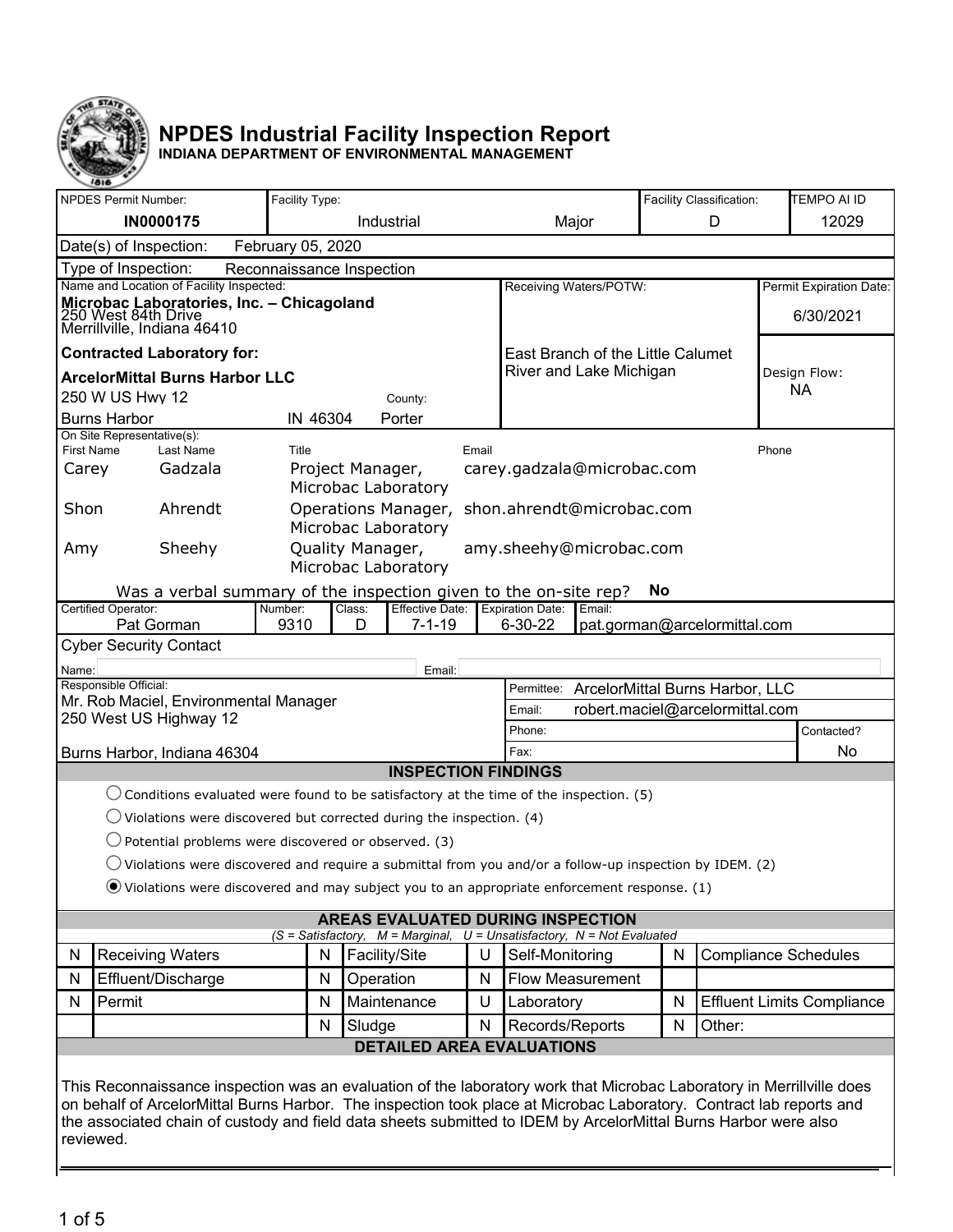## **Self-Monitoring:**

Comments:

The Self-Monitoring Program was rated as unsatisfactory.

Part I. C. 4 of the permit requires analytical and sampling methods used to conform to the current version of 40 CFR, Part 136, unless otherwise specified.

During the inspection, sample collection/preservation practices were found to not conform to the requirements of 40 CFR Part 136, as described below.

Part I.C.1 of the permit requires samples and measurements taken as required by the permit to be representative of the volume and nature of the monitored discharge.

Part I. C. 4 of the permit requires analytical and sampling methods used to conform to the current version of 40 CFR, Part 136, unless otherwise specified.

Part I. C. 5 of the permit requires, for each sample or measurement taken, specific information to be recorded, including:

a. the date, exact place and time of sampling or measurements;

- b. the person who performed the sampling or measurements;
- c. the date(s) analyses were performed;
- d. the person(s) who performed the analyses;
- e. the analytical techniques or methods used; and
- f. the results of such measurements and analyses.

During the inspection, sample chain of custody records were found to be deficient, as described below.

A review of the sole chain of custody associated with Microbac Laboratories Work Order 19I0789 indicated the following issues:

The chain of custody identifies one Outfall 011 composite sample, but does not identify any parameters to be analyzed using this sample. However, the laboratory analytical report associated with this work order includes results for an Outfall 011 composite sample analyzed for Lead (Pb), Zinc (Zn), Total Cyanide, Free Cyanide, Ammonia, Total Phenols, and Total Suspended Solids (TSS), raising questions as to whether these results were derived from analysis of the composite sample identified on the chain of custody or from analysis of another sample not accounted for on the chain of custody.

The chain of custody identifies one Outfall 011 grab sample, with a volume of 125 mL, to be analyzed for pH. However, the laboratory analytical report associated with this work order includes results for an Outfall 011 grab sample analyzed for Oil and Grease (O&G), raising questions as to what sample was used to conduct the O&G analysis.

The chain of custody identifies one Outfall 001 composite sample, to be analyzed for Ammonia. However the laboratory analytical report associated with this work order includes results for an Outfall 001 composite sample analyzed for Copper (Cu), Pb, Zn, Silver (Ag), Total Cyanide, Free Cyanide, Ammonia, Total Phenols, and TSS, raising questions as to what sample was used to conduct the analyses for the parameters other than Ammonia.

The chain of custody identifies one Outfall 001 grab sample, with a volume of 125 mL, to be analyzed for pH. However, the laboratory analytical report associated with this work order includes results for an Outfall 001 grab sample analyzed for O&G, raising questions as to what sample was used to conduct the O&G analysis.

A review of the sole chain of custody associated with Microbac Laboratories Work Order 20B0169 indicated the following issues:

(a) Time collected is not recorded for any of the samples.

(b) Number of containers and preservatives are not recorded for any of the samples.

(c) The sampler signature does not match the initial relinquished by signature.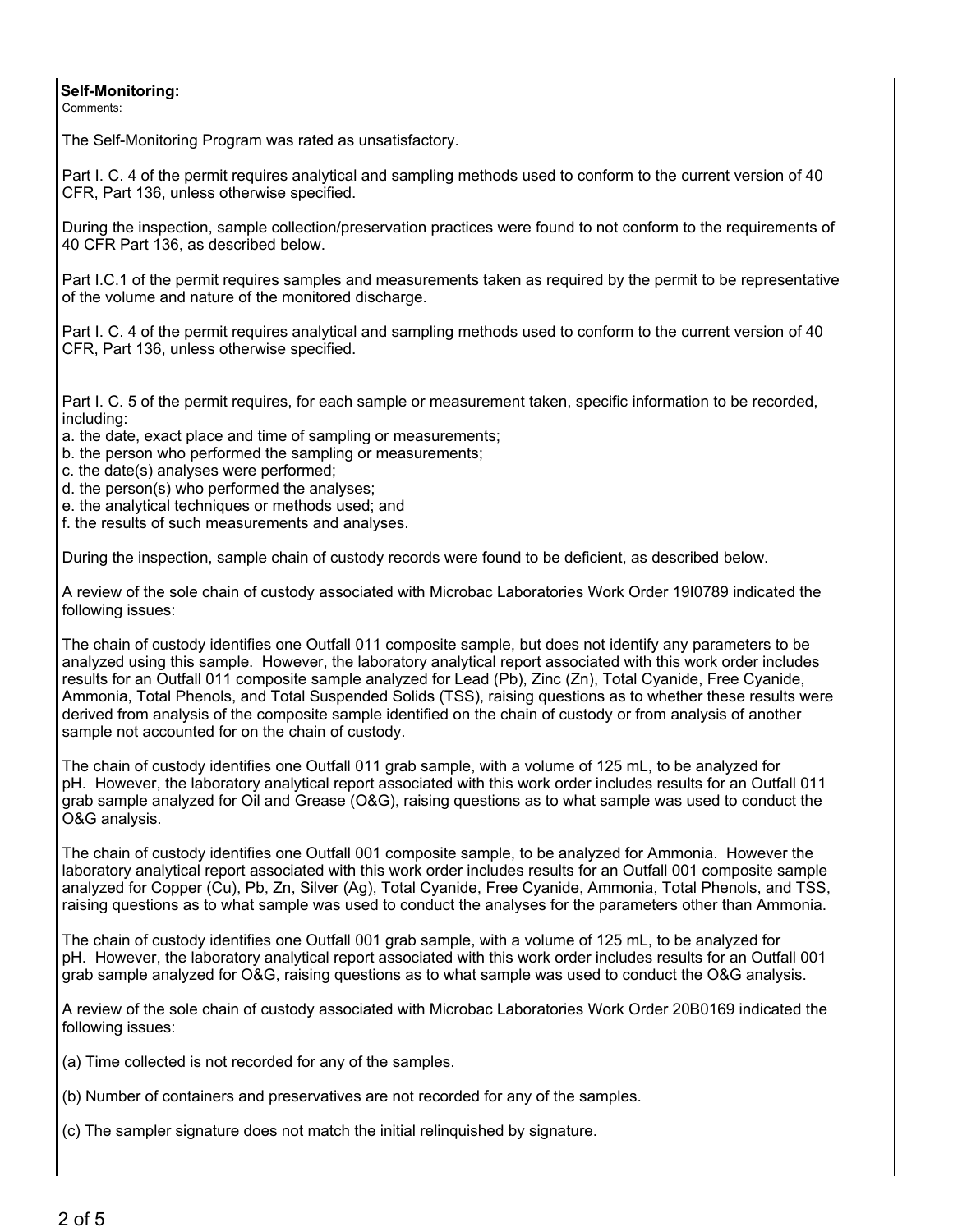(d) The initial received by signatory failed to relinquish the sample to the next received by signatory.

The above noted deficiencies reflect a failure to record all information required pursuant to Part I.C.5 of the permit, in violation of Part I.C.5 of the permit. The above noted deficiencies also reflect a failure to record all information necessary to document that the requirements of Part I.C.1 and Part I.C.4 of the permit were met. For example, the failure to document all exchanges of custody for the samples associated with Work Order 20B0169 creates an inability to account for the whereabouts of the samples at times, and results in a lack of adequate documentation that the samples analyzed by the laboratory were representative of the volume and nature of the monitored discharge, as is required by Part I.C.1 of the permit. Additionally, the failure to record information such as sample collection time, method of preservation, and parameters to be analyzed results in a lack of documentation that the requirements of 40 CFR Part 136 were met, as is required by Part I.C.4 of the permit.

Required correction actions include:

AMBH must determine what samples are being analyzed for O&G. If composite samples are used, this practice must be stopped immediately, as grab samples are required for this parameter.

AMBH must ensure that all chain of custody sheets clearly indicate all samples collected, with an accurate sample type, sample time (start and stop time for composites), and preservative used for each parameter. The chain of custody must also indicate the parameter(s) for which the sample in each container will be analyzed.

AMBH must ensure that all exchanges of custody for all samples are clearly and accurately documented on the chain of custody records.

### **Laboratory:**

The following laboratory records were reviewed:

Contract Lab Reports Chain-of-Custody Chlorine Bench Sheets

pH Bench Sheets

- U 1. The laboratory practices and protocol reviewed were adequate, including:
	- a. A written laboratory QA/QC manual was available.
	- b. Samples were found to be properly stored.
	- c. Approved analytical methods were used.
	- d. Calibration and maintenance of instruments was adequate.
	- e. QA/QC procedures were adequate.
	- f. Dates of analyses (and times, where required) were recorded.
	- g. Name of person performing analyses was recorded.

U 2. Review of lab records and/or on-site field testing equipment and protocols was found to be adequate.

| <b>Contract Lab Information</b> |                                          |  |  |  |
|---------------------------------|------------------------------------------|--|--|--|
| Microbac Laboratories, Inc.     | 250 W 84th Drive, Merrillville, IN 46410 |  |  |  |
| Ron Misiunas, Lab Director      | 219-769-8378"                            |  |  |  |

Comments:

The Laboratory evaluation generated an unsatisfactory rating.

Part I.C.4 of the permit requires the analytical and sampling methods used to conform to the current version of 40 CFR, Part 136, unless otherwise specified.

During the inspection, sample collection/preservation practices were found to not conform to the requirements of 40 CFR Part 136, as described below.

The 24 hour composite samples for Cyanide and Total Phenols are collected using an automatic sampler. Additionally, these samples are not immediately analyzed or preserved, as preservation does not occur until after the samples are transported to the laboratory. As an example, the lab report designated as Microbac 20B0169, indicates that samples were collected at an unknown time on 2-4-20. No preservation was indicated on the associated chain of custody. Samples were distilled on 2-5-20 at 12:08 pm and analyzed for Cyanide at 3:25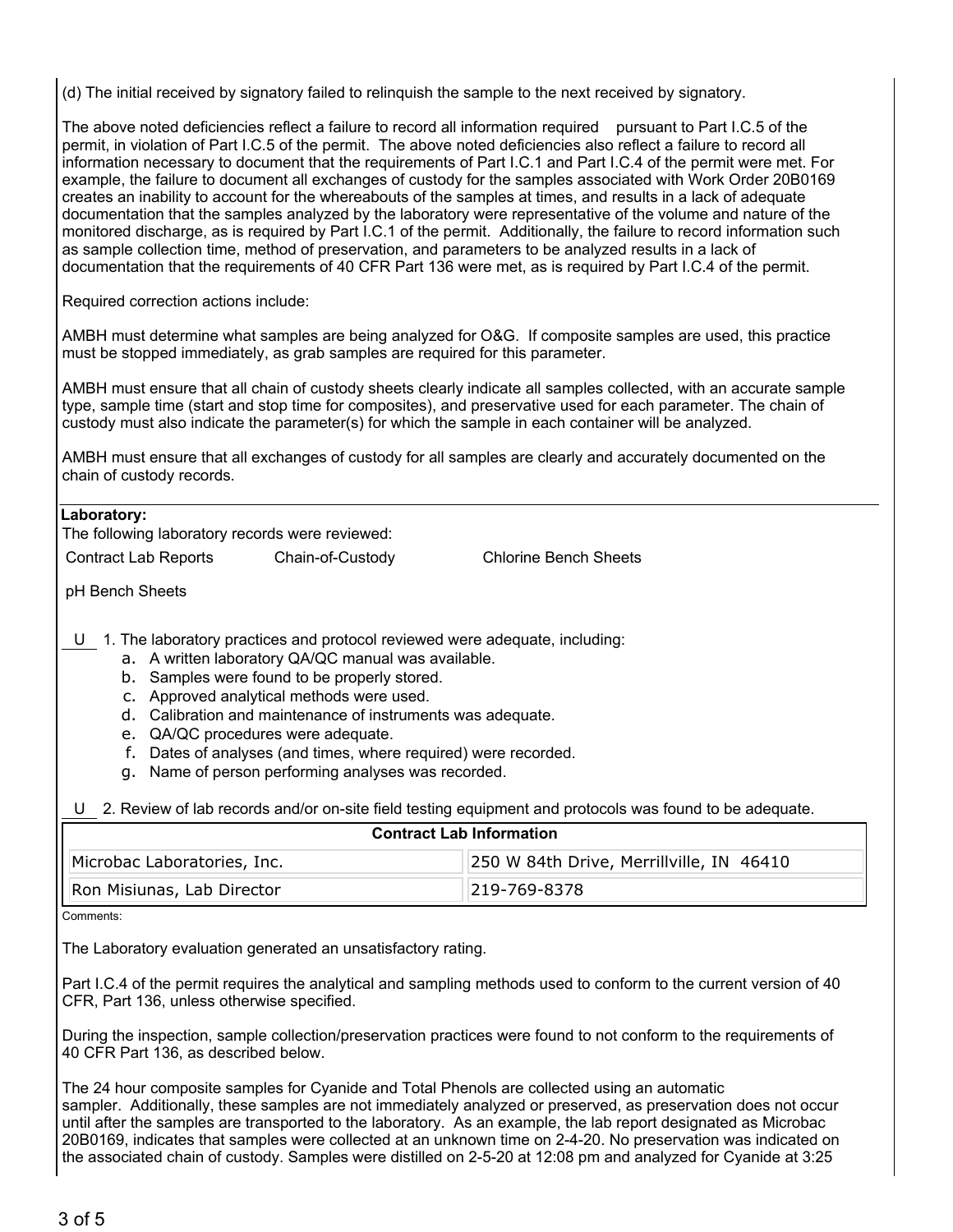and 3:27 pm.

Note that, for Cyanide and Total Phenols, an automatic sampler cannot be used for sample collection, and, as reiterated below, if analysis is not conducted immediately, immediate preservation of the samples, defined as no more than 15 minutes after sample collection, is required per 40 CFR Part 136.

The 24 hour composite samples for Dissolved Iron are not filtered. Additionally, these samples are not immediately analyzed or preserved, as preservation does not occur until after the samples are transported to the laboratory.

The Chemical Oxygen Demand (COD) and Ammonia samples are not immediately analyzed or preserved, as preservation does not occur until after the samples are transported to the laboratory.

The aforementioned deficiencies evidence a failure to meet the requirements of 40 CFR Part 136, in violation of Part I.C.4 of the permit. Note that an issue underlying several of the deficiencies is the practice of taking one large sample container to the lab, unpreserved, which is not acceptable for parameters such as Cyanide, Total Phenols, Dissolved Iron, COD, and Ammonia, which must be analyzed or preserved, immediately, defined as no more than 15 minutes after sample collection, to meet the requirements of 40 CFR Part 136.

Required corrective actions include:

AMBH must collect the Cyanide and Total Phenols samples via manual composite sampling, ensuring that the samples are immediately preserved during the course of manual composite sample collection.

AMBH must filter the Dissolved Iron samples, and immediately analyze the samples or preserve the samples prior to transportation to the laboratory.

AMBH must immediately analyze the COD and Ammonia samples or preserve the samples prior to transportation to the laboratory.

Part I.C.4 of the permit requires the analytical and sampling methods used to conform to the current version of 40 CFR, Part 136, unless otherwise specified. During the inspection, potential issues with analytical methods/practices were found, as described below:

A review of records during the inspection indicated that an approved method for pH analysis is not being used. The method listed on the bench sheet, 9045 D, is a solid waste analytical method.

In addition, per 40 CFR 136, samples for pH must be analyzed immediately, defined as no more than 15 minutes after sample collection. According to a lab report, Microbac 19I0789, the grab samples collected on 9-12-19 at 6:35 am and 6:15 am for Outfalls 001 and 011, respectively, were analyzed for pH on 9-13-19 at 8:30 am, placing these samples more than 25 hours out of holding time at the time of analysis.

However, subsequent to the inspection, AMBH representatives verbally advised that AMBH does not utilize the pH analysis results generated by Microbac Laboratories for NPDES permit compliance reporting purposes, and uses instead, the results of pH analysis conducted on-site. If this is the case, then the issues with pH analysis noted above, pertaining to analytical method and holding time, need not be addressed. However, for clarity, AMBH must indicate on the chain of custody records for the samples provided to the laboratory, the intended purpose of the pH analysis.

Per 40 CFR 136, samples for Chlorine must be analyzed immediately, defined as no more than 15 minutes after sample collection. According to a lab report, Microbac 19I0789, the samples collected on 9-12-19 at 6:35 am and 6:15 am for Outfalls 001 and 011, respectively, appeared to be analyzed for Chlorine on 9-13-19 at 8:30 am, placing these samples more than 25 hours out of holding time.

However, subsequent to the inspection, AMBH representatives verbally advised that AMBH does not utilize the Chlorine analysis results generated by Microbac Laboratories for NPDES permit compliance reporting purposes, and uses instead, the results of Chlorine analysis conducted on-site. If this is the case, then the issue with Chlorine analysis noted above, pertaining to holding time, need not be addressed. However, for clarity, AMBH must indicate on the chain of custody records for the samples provided to the laboratory, the intended purpose of the Chlorine analysis.

Several Microbac analytical reports indicate that analysis of blank samples yielded concentration results above